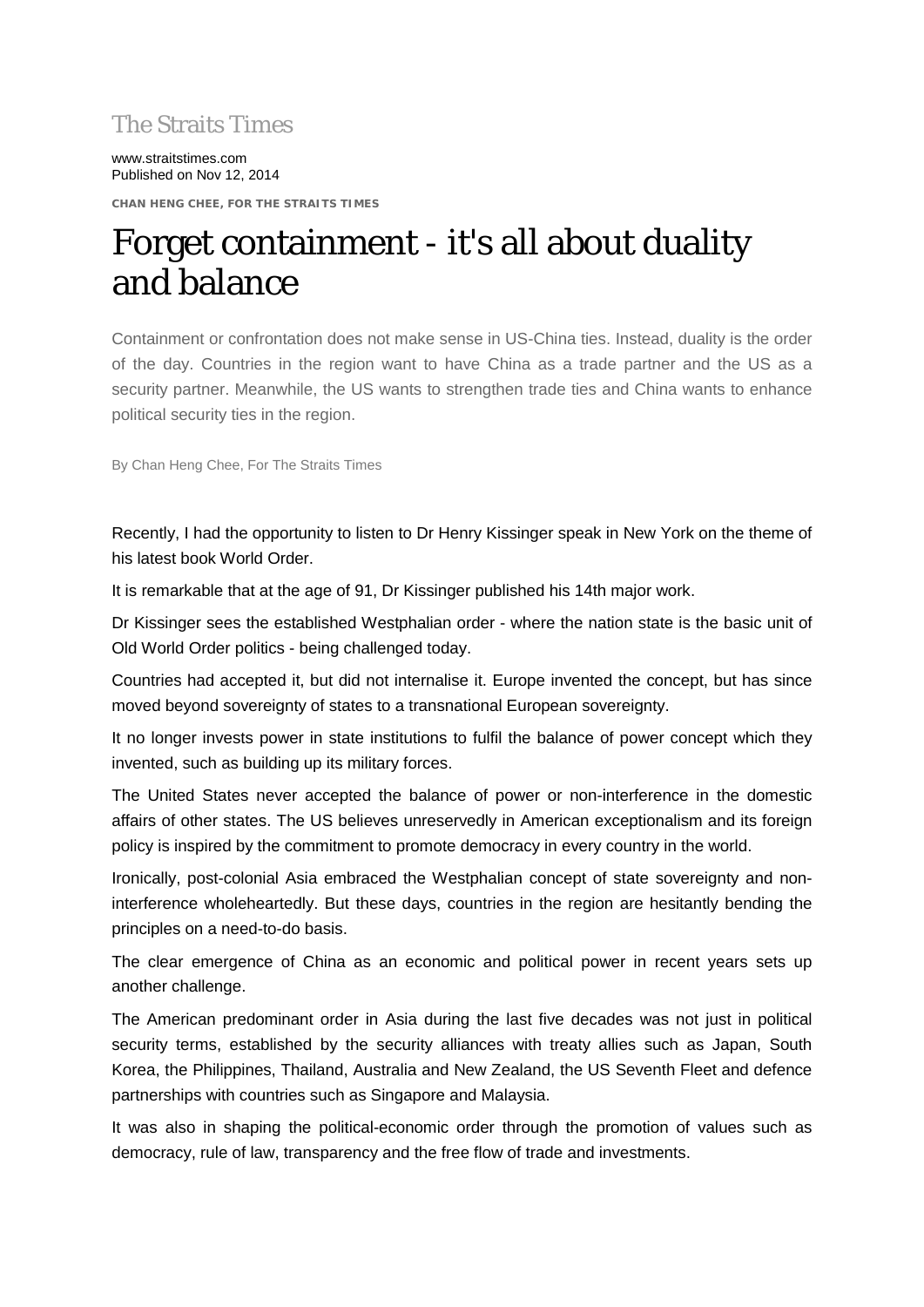This order helped the emergence of the Four Asian Tigers - South Korea, Taiwan, Hong Kong and Singapore - and China in their growth into industrialised societies and economic powerhouses. This order is now about to change. Thus the Presidents of the US and China, who met yesterday in Beijing, had previously avowed to develop a "new type of major power relations" to avoid the previous clashes that arise with the emergence of a new power.

Wise men such as Dr Kissinger want to work towards a smooth transition that "recognises the arrival of the new power and preserves America's integral role in Asia". Constructing that order is the challenge of the times.

## **Towards duality**

CHINESE academics and strategic thinkers have been pointing out more recently that in Asia, the countries are integrated with China in economic terms, but are integrated with the US in political security terms.

These academics consider this untenable. They ask: What will happen in the years ahead?

When I was in Washington, DC as Singapore's Ambassador to the US, I asked the same question to an Australian official at a public conference in 2010, long before America's "pivot" or rebalance to Asia.

Australia is a major US treaty ally, but its No. 1 trading partner is China. Is this not unusual and can this continue?

Australian Ambassador Kim Beazley responded: "Yes. It can. Trade and security issues can be de-linked and should be."

Australia expressed a view most countries in the region hold.

They see a duality developing and want to maintain the duality for as long as they can. The economic order may be more and more integrated with China, but the political security order is tied to the US. No one wants to choose or be forced to choose.

#### **Room to manoeuvre**

THE evidence is hard to deny.

Today, China is the top trading partner of Japan, South Korea, Australia and Asean, and its trade with India is growing rapidly.

Within Asean, China is the No. 1 trading partner of Indonesia, Malaysia, Myanmar, the Philippines, Singapore and Vietnam.

Total trade between China and Asean grew from US\$59.6 billion in 2003 to US\$350.5 billion (S\$452.2 billion) last year.

Asean is China's No. 3 trading partner. China wants to upgrade the Asean-China Free Trade Agreement to expand two-way trade to US\$1 trillion by 2020.

China's proposed Maritime Silk Road will further enhance its linkages not only throughout Southeast Asia, but with India and Africa as well.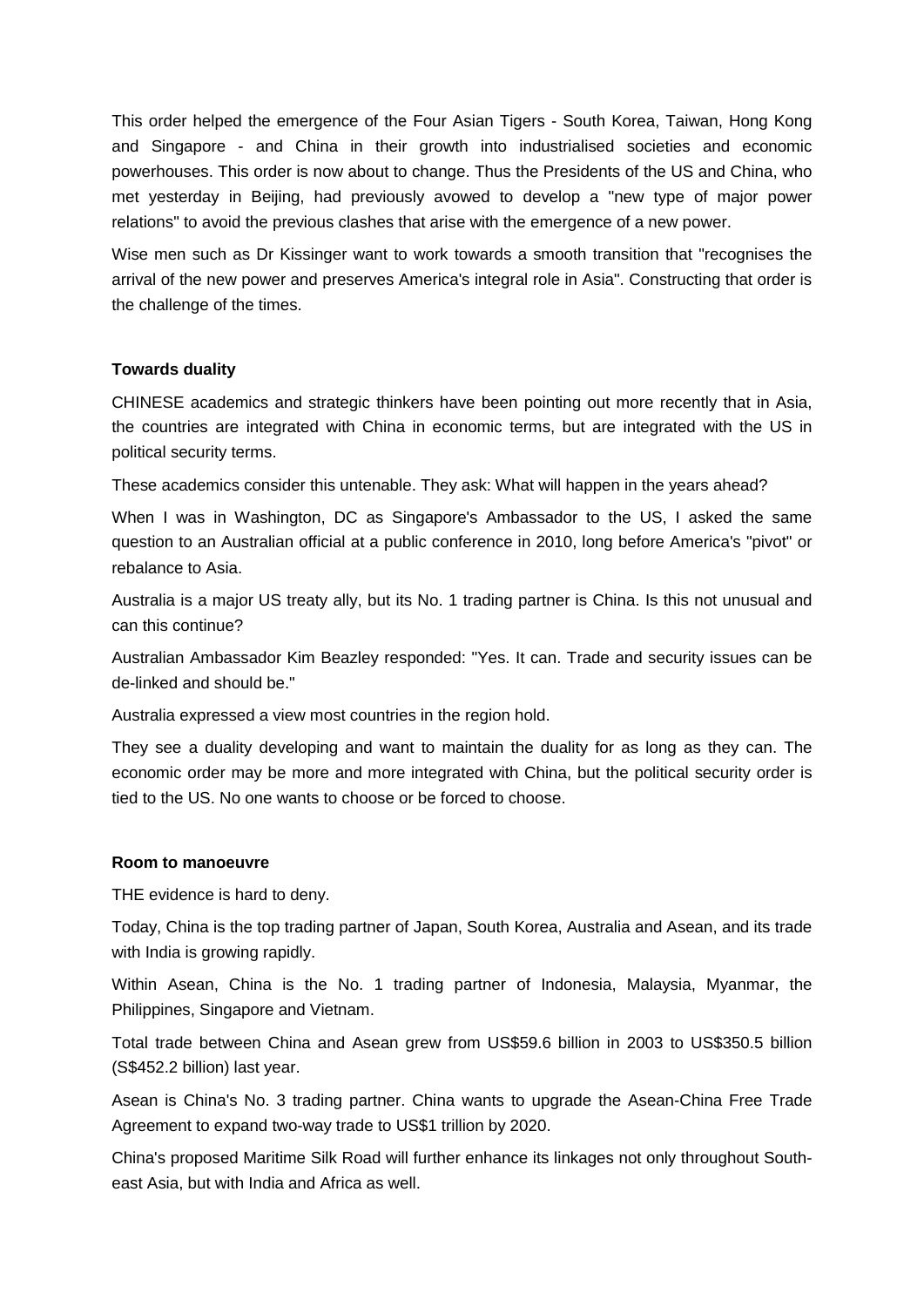As for the US, it has treaty partnerships with many Asian countries and is building defence cooperation with new partners.

As China becomes more assertive in the region, the US finds itself more warmly welcomed.

The Philippines has worked out new military cooperation with the US. Vietnam is cautiously inching to add more defence cooperation in its bilateral relationship with the US and Malaysia has stepped up its joint defence exercises with the US and deployment of flights.

The duality creates more room for everyone. The region wants space between the great powers which the balance provides.

They do not see balance as moving to confrontation or containment. They want room to manoeuvre. It is a balance to maintain the equilibrium.

Chinese leaders have declared on many occasions that they do not wish to push the US out of the region. They recognise that the US has interests in the region but want it to play a "constructive role", by which they mean the US should not contain China.

Singapore's Prime Minister Lee Hsien Loong and Foreign Minister K. Shanmugam have publicly said containment of China will not succeed because most countries in the region will not support it.

### **US trade and Chinese military roles**

IN POINTING to the growing role of China economically in the region, it should not be forgotten that the US is not a minor player in the region.

It accounts for 11 per cent of the Foreign Direct Investment (FDI) flow to Asean.

With its economy recovering, US companies may well increase their investments.

In 2011, FDI to Asean totalled US\$159 billion. Trade in goods with Asean was US\$198 billion in 2012, while trade in services was worth US\$30 billion.

The US understands its rebalance should not just be a military rebalance. Trade is important and strategic. Unfortunately, Congress and different interest groups do not act that way.

When the Trans-Pacific Partnership (TPP) trade deal is concluded, it will go some way towards expanding the US' economic role.

On its part, China is interested in pushing for the Free Trade Area of the Asia-Pacific (FTAAP) by 2025. It was former US president George W. Bush who advanced the idea for a free trade area of the Asia-Pacific - an idea endorsed by Asia-Pacific Economic Cooperation (Apec) leaders.

China argues the FTAAP is more inclusive than the TPP, whose high standards preclude many, including China, from joining. At this week's Apec summit in Beijing, the grouping's leaders approved a road map to promote and realise the China-backed FTAAP, with President Xi Jinping saying that the move "symbolises the official launch of the process towards the FTAAP".

The duality of the regional order need not be mutually exclusive either. The US could increase its share in Asia's economic growth, and China could develop political security relationships with the region.